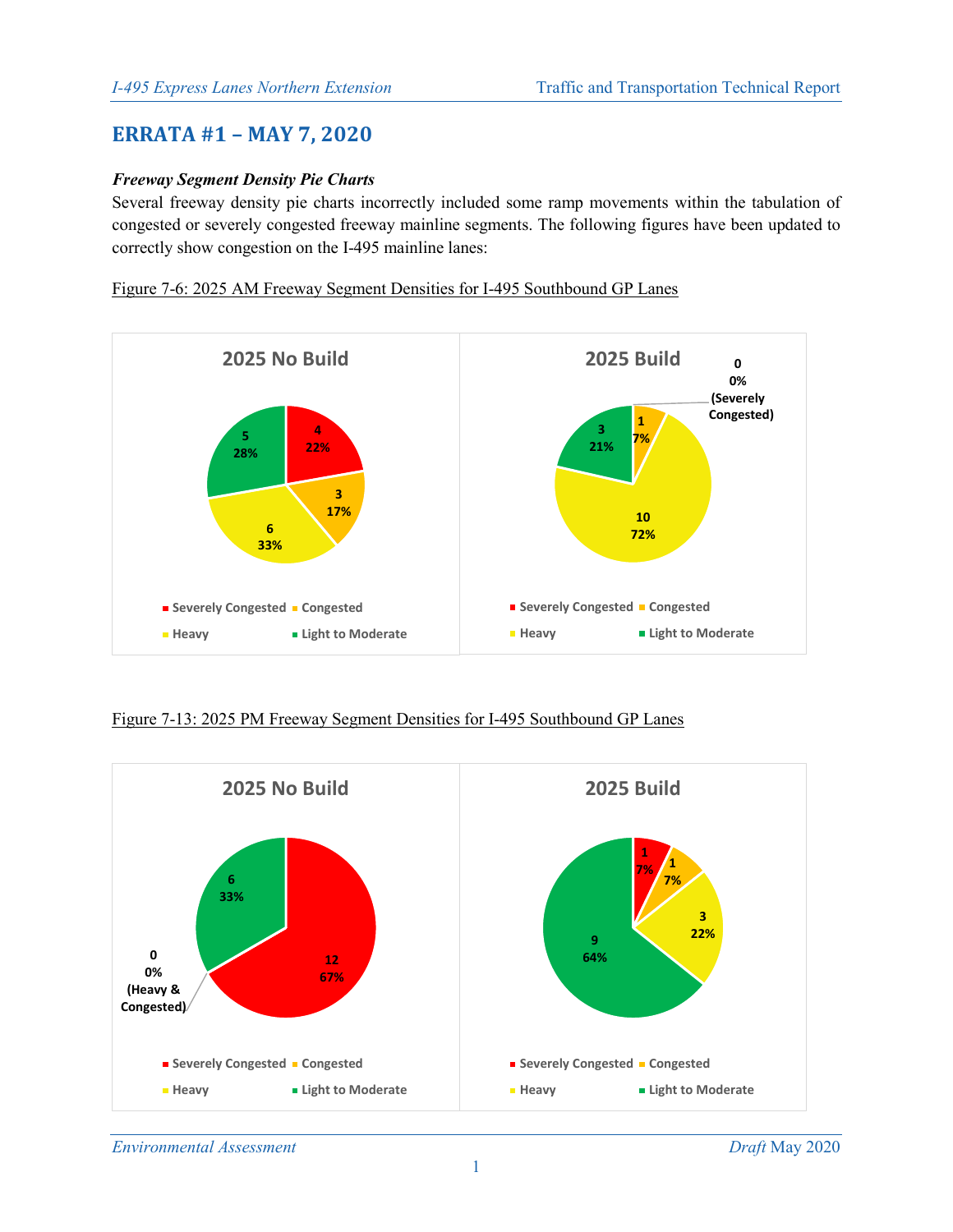

# Figure 7-27: 2045 AM Freeway Segment Densities for I-495 Northbound

Figure 7-28: 2045 AM Freeway Segment Densities for I-495 Southbound